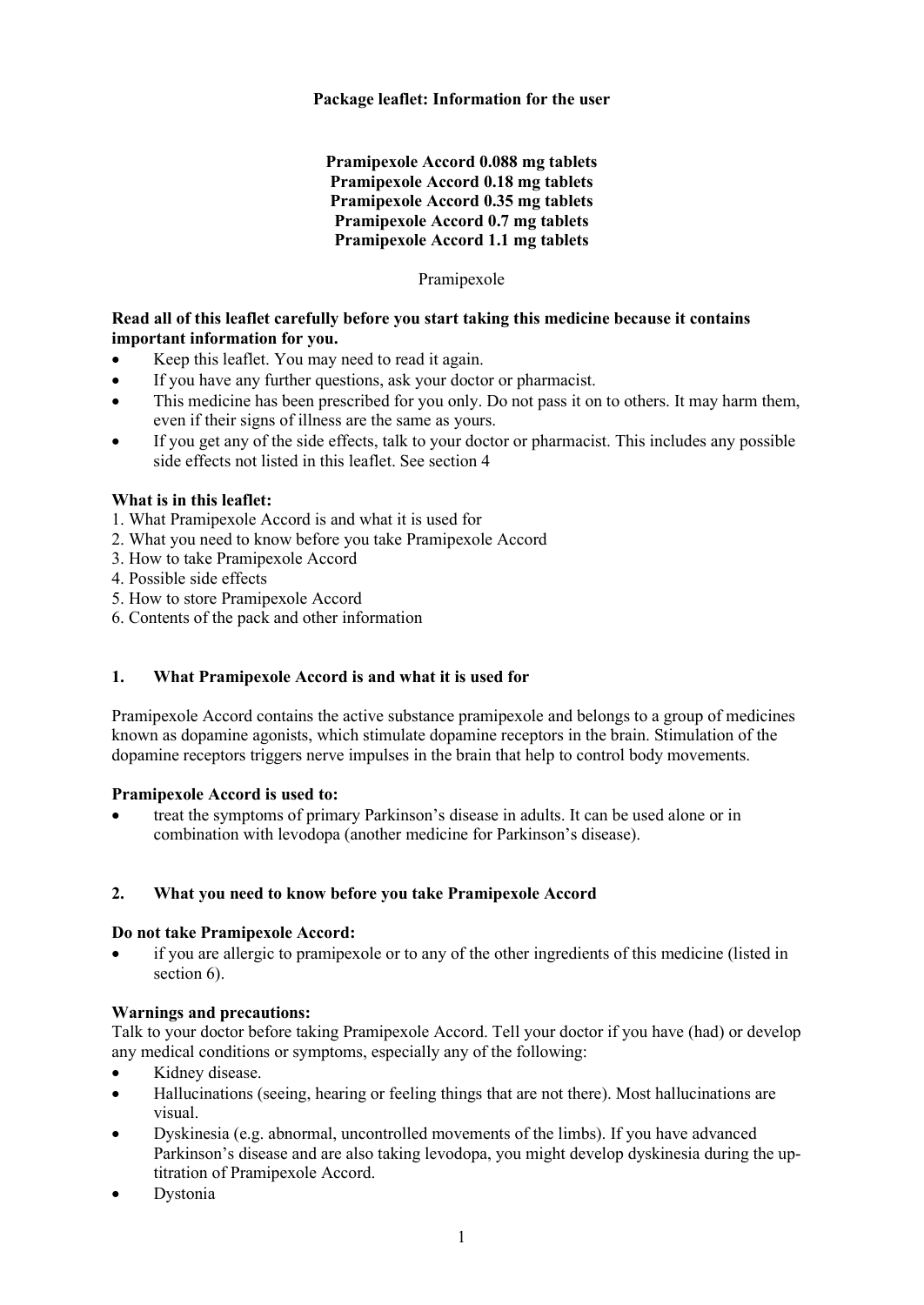- Inability of keeping your body and neck straight and upright (axial dystonia). In particular, you may experience forward flexion of the head and neck (also called antecollis), forward bending of the lower back (also called camptocormia) or sidewards bending of the back (also called pleurothotonus or Pisa Syndrome). If this happens, your doctor may want to change your medication.
- Sleepiness and episodes of suddenly falling asleep.
- Psychosis (e.g. comparable with symptoms of schizophrenia).
- Vision impairment. You should have regular eye examinations during treatment with Pramipexole Accord.
- Severe heart or blood vessels disease. You will need to have your blood pressure checked regularly, especially at the beginning of treatment. This is to avoid postural hypotension (a fall in blood pressure on standing up).
- Augmentation. You may experience that symptoms start earlier than usual, be more intense and involve other limbs.

Tell your doctor if you or your family/carer notices that you are developing urges or cravings to behave in ways that are unusual for you and you cannot resist the impulse, drive or temptation to carry out certain activities that could harm yourself or others. These are called impulse control disorders and can include behaviours such as addictive gambling, excessive eating or spending, an abnormally high sex drive or preoccupation with an increase in sexual thoughts or feelings. Your doctor may need to adjust or stop your dose.

Tell your doctor if you or your family/carer notices that you are developing mania (agitation, feeling elated or over-excited) or delirium (decreased awareness, confusion or loss of reality). Your doctor may need to adjust or stop your dose.

Tell your doctor if you experience symptoms such as depression, apathy, anxiety, fatigue, sweating or pain after stopping or reducing your Pramipexole Accord treatment. If the problems persist more than a few weeks, your doctor may need to adjust your treatment.

## **Children and adolescents**

Pramipexole Accord is not recommended for use in children or adolescents under 18 years.

## **Other medicines and Pramipexole Accord**

Tell your doctor or pharmacist if you are taking, have recently taken or might take any other medicines. This includes medicines, herbal remedies, health foods or supplements that you have obtained without a prescription.

You should avoid taking Pramipexole Accord together with antipsychotic medicines.

Take care if you are taking the following medicines:

- cimetidine (to treat excess stomach acid and stomach ulcers)
- amantadine (which can be used to treat Parkinson's disease)
- mexiletine (to treat irregular heartbeats, a condition known as ventricular arrhythmia)
- zidovudine (which can be used to treat the acquired immune deficiency syndrome (AIDS), a disease of the human immune system)
- cisplatin (to treat various types of cancers)
- quinine (which can be used for the prevention of painful night-time leg cramps and for the treatment of a type of malaria known as falciparum malaria (malignant malaria))
- procainamide (to treat irregular heart beat)

If you are taking levodopa, the dose of levodopa is recommended to be reduced when you start treatment with Pramipexole Accord.

Take care if you are using any medicines that calm you down (have a sedative effect) or if you are drinking alcohol. In these cases Pramipexole Accord may affect your ability to drive and operate machinery.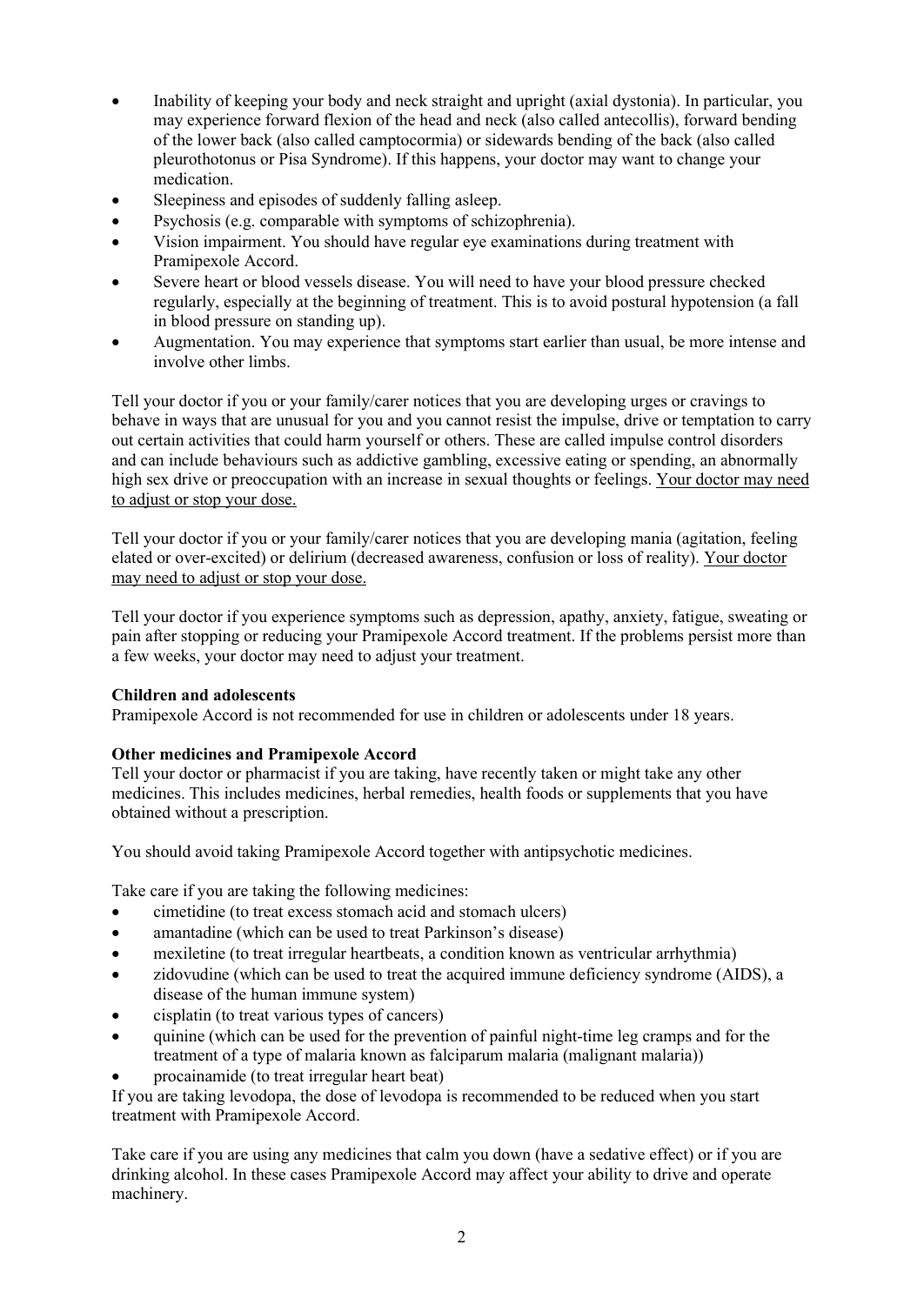#### **Pramipexole Accord with food, drink and alcohol**

You should be cautious while drinking alcohol during treatment with Pramipexole Accord. Pramipexole Accord can be taken with or without food.

#### **Pregnancy and breast-feeding**

If you are pregnant or breast-feeding, think you may be pregnant or are planning to have a baby, ask your doctor for advice before taking this medicine. Your doctor will then discuss with you if you should continue to take Pramipexole Accord.

The effect of Pramipexole Accord on the unborn child is not known. Therefore, do not take Pramipexole Accord if you are pregnant unless your doctor tells you to do so.

Pramipexole Accord should not be used during breast-feeding. Pramipexole Accord can reduce the production of breast milk. Also, it can pass into the breast milk and can reach your baby. If use of Pramipexole Accord is unavoidable, breast-feeding should be stopped.

Ask your doctor or pharmacist for advice before taking any medicine.

### **Driving and using machines**

Pramipexole Accord can cause hallucinations (seeing, hearing or feeling things that are not there). If affected, do not drive or use machines.

Pramipexole Accord has been associated with sleepiness and episodes of suddenly falling asleep, particularly in patients with Parkinson's disease. If you experience these side effects, you must not drive or operate machinery. You should tell your doctor if this occurs.

### **3. How to take Pramipexole Accord**

Always take this medicine exactly as your doctor has told you. Check with your doctor if you are not sure. The doctor will advise you on the right dosing.

You can take Pramipexole Accord with or without food. Swallow the tablets with water.

#### **Parkinson's disease**

The daily dose is to be taken divided into 3 equal doses.

During the first week, the usual dose is 1 tablet Pramipexole Accord 0.088 mg three times a day (equivalent to 0.264 mg daily):

|                       | 1 <sup>st</sup> week                                   |
|-----------------------|--------------------------------------------------------|
| Number of tablets     | 1 Pramipexole Accord tablet 0.088 mg three times a day |
| Total daily dose (mg) | 0.264                                                  |

This will be increased every 5-7 days as directed by your doctor until your symptoms are controlled (maintenance dose).

|                       | $2nd$ week                   | $3rd$ week                                                          |
|-----------------------|------------------------------|---------------------------------------------------------------------|
| Number of tablets     |                              | 1 Pramipexole Accord tablet 0.18   1 Pramipexole Accord tablet 0.35 |
|                       | mg three times a day         | mg three times a day                                                |
|                       | OR.                          | OR.                                                                 |
|                       | 2 Pramipexole Accord tablets | 2 Pramipexole Accord tablets                                        |
|                       | 0.088 mg three times a day   | 0.18 mg three times a day                                           |
| Total daily dose (mg) | 0.54                         |                                                                     |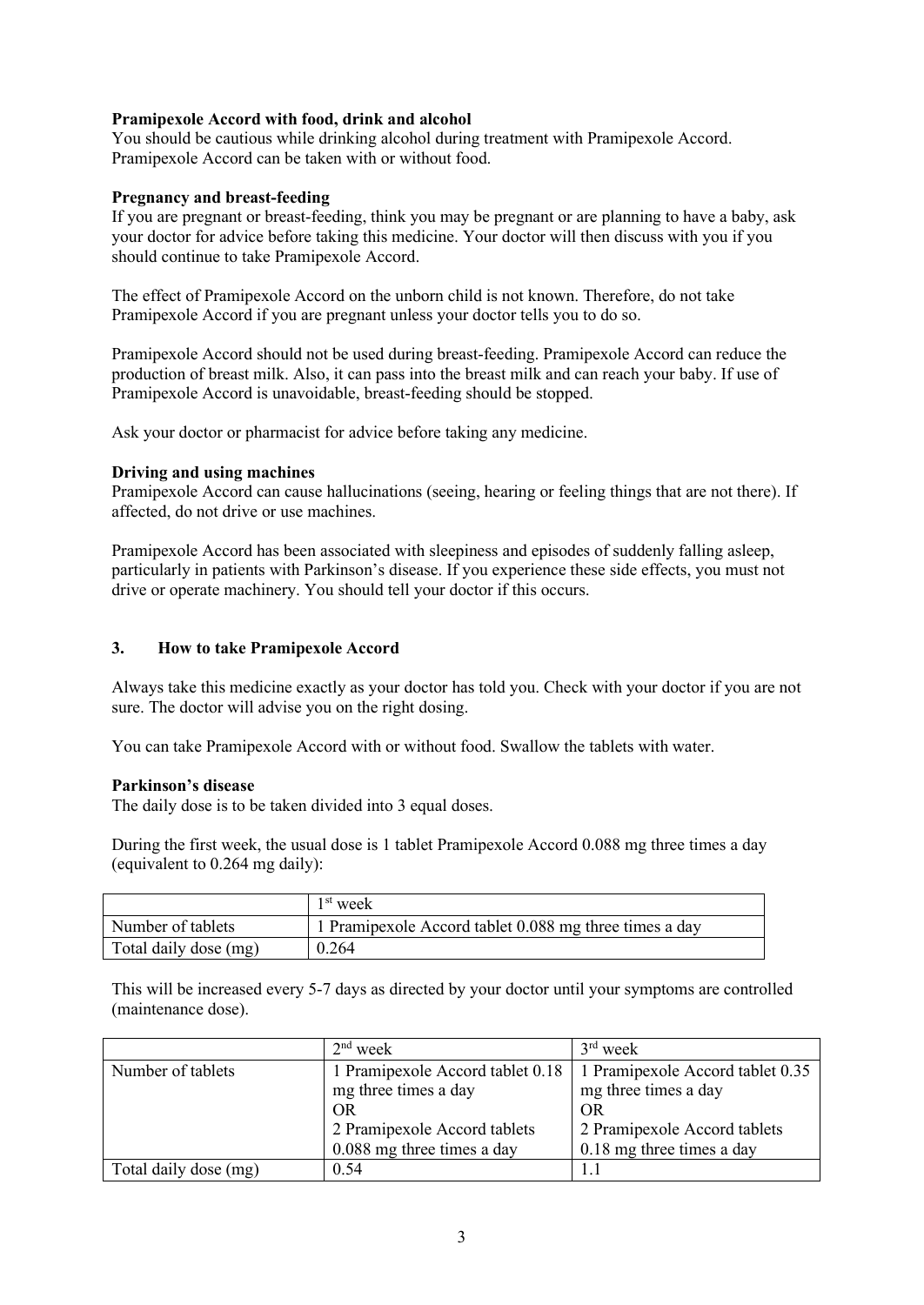The usual maintenance dose is 1.1 mg per day. However, your dose may have to be increased even further. If necessary, your doctor may increase your tablet dose up to a maximum of 3.3 mg of pramipexole a day. A lower maintenance dose of three Pramipexole Accord 0.088 mg tablets a day is also possible.

|                       | Lowest maintenance dose      | Highest maintenance dose        |
|-----------------------|------------------------------|---------------------------------|
| Number of tablets     | 1 Pramipexole Accord tablet  | 1 Pramipexole Accord tablet 1.1 |
|                       | $0.088$ mg three times a day | mg three times a day            |
| Total daily dose (mg) | 0.264                        |                                 |

## *Patients with kidney disease*

If you have moderate or severe kidney disease, your doctor will prescribe a lower dose. In this case, you will have to take the tablets only once or twice a day. If you have moderate kidney disease, the usual starting dose is 1 Pramipexole Accord tablet 0.088 mg twice a day. In severe kidney disease, the usual starting dose is just 1 Pramipexole Accord tablet 0.088 mg a day.

# **If you take more Pramipexole Accord than you should**

If you accidentally take too many tablets,

- Contact your doctor or nearest hospital casualty department immediately for advice.
- You may experience vomiting, restlessness, or any of the side effects as described in chapter 4 "Possible side effects".

# **If you forget to take Pramipexole Accord**

Do not worry. Simply leave out that dose completely and then take your next dose at the right time. Do not try to make up for the missed dose.

## **If you stop taking Pramipexole Accord**

Do not stop taking Pramipexole Accord without first talking to your doctor. If you have to stop taking this medicine, your doctor will reduce the dose gradually. This reduces the risk of worsening symptoms.

If you suffer from Parkinson's disease you should not stop treatment with Pramipexole Accord abruptly. A sudden stop could cause you to develop a medical condition called neuroleptic malignant syndrome which may represent a major health risk. The symptoms include:

- akinesia (loss of muscle movement)
- rigid muscles
- fever
- unstable blood pressure
- tachycardia (increased heart rate)
- confusion
- depressed level of consciousness (e.g. coma)

If you have any further questions on the use of this medicine, ask your doctor or pharmacist.

## **4. Possible side effects**

Like all medicines, this medicine can cause side effects, although not everybody gets them. Evaluation of these side effects is based on the following frequencies:

| Very common | may affect more than 1 in 10 people                   |
|-------------|-------------------------------------------------------|
| Common      | may affect up to 1 in 10 people                       |
| Uncommon    | may affect up to 1 in 100 people                      |
| Rare        | may affect up to 1 in $1,000$ people                  |
| Very rare   | may affect up to 1 in $10,000$ people                 |
| Not known   | Frequency cannot be estimated from the available data |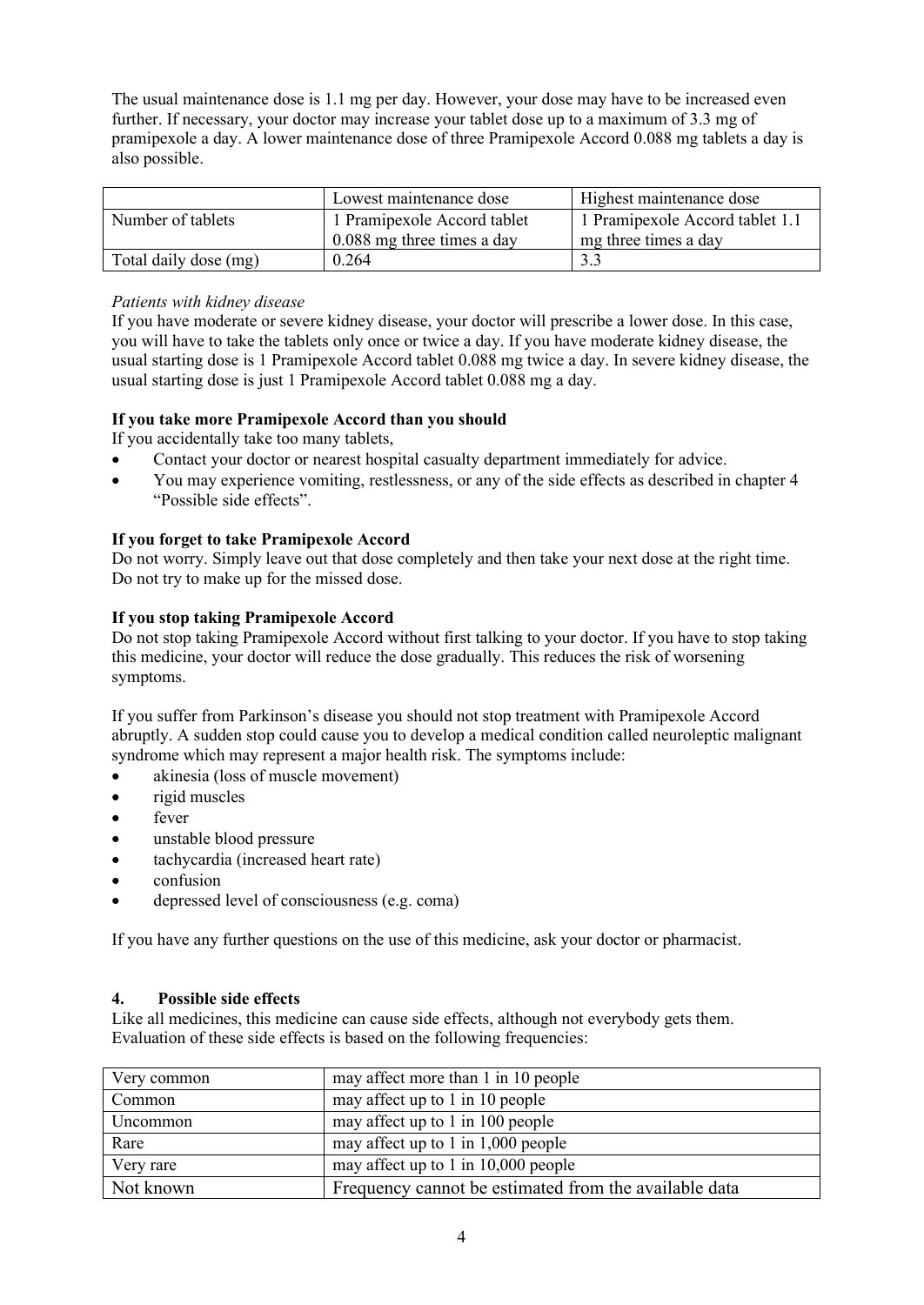*If you suffer from Parkinson's disease, you may experience the following side effects:*

### **Very common:**

- Dyskinesia (e.g. abnormal, uncontrolled movements of the limbs)
- Sleepiness
- **Dizziness**
- Nausea (sickness)

#### **Common:**

- Urge to behave in an unusual way
- Hallucinations (seeing, hearing or feeling things that are not there)
- Confusion
- Tiredness (fatigue)
- Sleeplessness (insomnia)
- Excess of fluid, usually in the legs (peripheral oedema)
- Headache
- Hypotension (low blood pressure)
- Abnormal dreams
- **Constipation**
- Visual impairment
- Vomiting (being sick)
- Weight loss including decreased appetite

### **Uncommon:**

- Paranoia (e.g. excessive fear for one's own well-being)
- Delusion
- Excessive daytime sleepiness and suddenly falling asleep
- Amnesia (memory disturbance)
- Hyperkinesia (increased movements and inability to keep still)
- Weight increase
- Allergic reactions (e.g. rash, itching, hypersensitivity)
- Fainting
- Cardiac failure (heart problems which can cause shortness of breath or ankle swelling)\*
- Inappropriate antidiuretic hormone secretion\*
- Restlessness
- Dyspnoea (difficulties to breathe)
- Hiccups
- Pneumonia (infection of the lungs)
- Inability to resist the impulse, drive or temptation to perform an action that could be harmful to you or others, which may include:
	- Strong impulse to gamble excessively despite serious personal or family consequences.
	- Altered or increased sexual interest and behaviour of significant concern to you or to others, for example, an increased sexual drive.
	- Uncontrollable excessive shopping or spending
	- Binge eating (eating large amounts of food in a short time period) or compulsive eating (eating more food than normal and more than is needed to satisfy your hunger)\*
- Delirium (decreased awareness, confusion, loss of reality)

#### **Rare:**

• Mania (agitation, feeling elated or over excited)

#### **Not known:**

After stopping or reducing your Pramipexole Accord treatment: Depression, apathy, anxiety, fatigue, sweating or pain may occur (called dopamine agonist withdrawal syndrome or DAWS).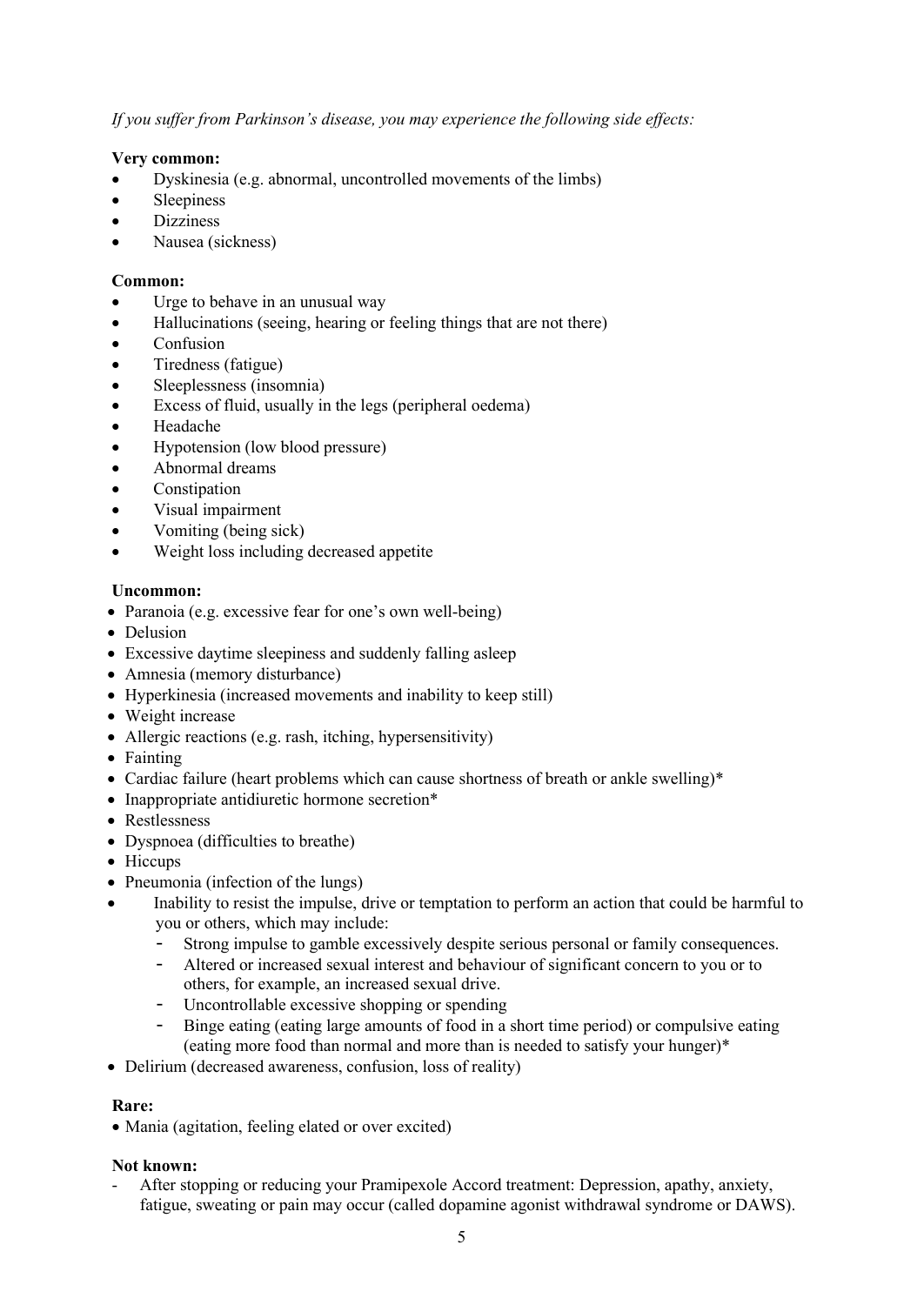### **Tell your doctor if you experience any of these behaviours; he will discuss ways of managing or reducing the symptoms.**

For the side effects marked with \* a precise frequency estimation is not possible, since these side effects were not observed in clinical studies among 2,762 patients treated with pramipexole. The frequency category is probably not greater than "uncommon".

*If you suffer from other indication, you may experience the following side effects:*

### **Very common:**

• Nausea (sickness)

## **Common:**

- Changes in sleep pattern, such as sleeplessness (insomnia) and sleepiness
- Tiredness (fatigue)
- Headache
- Abnormal dreams
- Constination
- Dizziness
- Vomiting (being sick)

#### **Uncommon:**

- Urge to behave in an unusual way\*
- Cardiac failure (heart problems which can cause shortness of breath or ankle swelling)\*
- Inappropriate antidiuretic hormone secretion\*
- Dyskinesia (e.g. abnormal, uncontrolled movements of the limbs)
- Hyperkinesia (increased movements and inability to keep still)\*
- Paranoia (e.g. excessive fear for one's own well-being)\*
- Delusion\*
- Amnesia (memory disturbance)\*
- Hallucinations (seeing, hearing or feeling things that are not there)
- Confusion
- Excessive daytime sleepiness and suddenly falling asleep
- Weight increase
- Hypotension (low blood pressure)
- Excess of fluid, usually in the legs (peripheral oedema)
- Allergic reactions (e.g. rash, itching, hypersensitivity)
- Fainting
- Restlessness
- Visual impairment
- Weight loss including decreased appetite
- Dyspnoea (difficulties to breathe)
- Hiccups
- Pneumonia (infection of the lungs)<sup>\*</sup>
- Inability to resist the impulse, drive or temptation to perform an action that could be harmful to you or others, which may include:
	- Strong impulse to gamble excessively despite serious personal or family consequences.
	- Altered or increased sexual interest and behaviour of significant concern to you or to others, for example, an increased sexual drive.
	- Uncontrollable excessive shopping or spending
	- Binge eating (eating large amounts of food in a short time period) or compulsive eating (eating more food than normal and more than is needed to satisfy your hunger)\*
- Mania (agitation, feeling elated or over excited)\*
- Delirium (decreased awareness, confusion, loss of reality)\*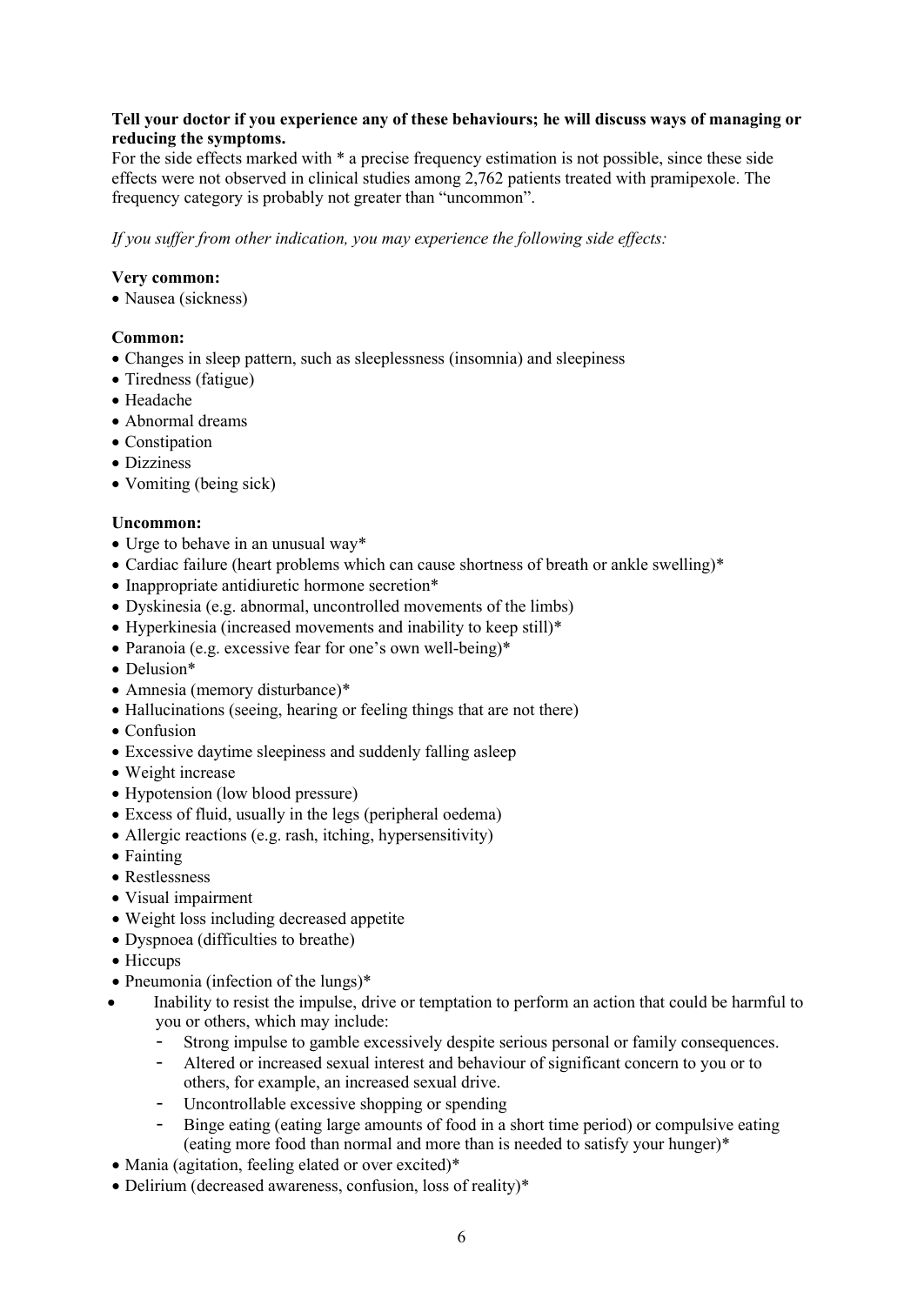### **Not known:**

- After stopping or reducing your Pramipexole Accord treatment: Depression, apathy, anxiety, fatigue, sweating or pain may occur (called dopamine agonist withdrawal syndrome or DAWS).

### **Tell your doctor if you experience any of these behaviors; he will discuss ways of managing or reducing the symptoms.**

For the side effects marked with \* a precise frequency estimation is not possible, since these side effects were not observed in clinical studies among 1,395 patients treated with pramipexole. The frequency category is probably not greater than "uncommon".

### **Reporting of side effects**

If you get any side effects, talk to your doctor, pharmacist or nurse. This includes any possible side effects not listed in this leaflet. You can also report side effects directly via Yellow Card Scheme Website: [www.mhra.gov.uk/yellowcard](http://www.mhra.gov.uk/yellowcard) or search for MHRA Yellow Card in the Google Play or Apple App Store. By reporting side effects you can help provide more information on the safety of this medicine.

# **5. How to store Pramipexole Accord**

- Keep this medicine out of the sight and reach of children.
- Do not use this medicine after the expiry date which is stated on the carton after EXP. The expiry date refers to the last day of that month.
- Store below  $30^{\circ}$ C. Store in the original package in order to protect from light.
- Do not throw away any medicines via wastewater or household waste. Ask your pharmacist how to throw away medicines you no longer use. These measures will help to protect the environment.

## **6. Contents of the pack and other information**

#### **What Pramipexole Accord tablet contains:**

The active ingredient is pramipexole.

Each tablet contains 0.125 mg pramipexole dihydrochloride monohydrate equivalent to 0.088 mg pramipexole.

Each tablet contains 0.25 mg pramipexole dihydrochloride monohydrate equivalent to 0.18 mg pramipexole.

Each tablet contains 0.5 mg pramipexole dihydrochloride monohydrate equivalent to 0.35 mg pramipexole.

Each tablet contains 1.0 mg pramipexole dihydrochloride monohydrate equivalent to 0.7 mg pramipexole.

Each tablet contains 1.5 mg pramipexole dihydrochloride monohydrate equivalent to 1.1 mg pramipexole.

The other ingredients are mannitol, cellulose microcrystalline, maize starch, silica colloidal anhydrous, povidone K 30 and magnesium stearate.

#### **What Pramipexole Accord tablet looks like and contents of the pack**

Pramipexole Accord 0.088 mg tablets are white to off-white, round, flat faced, bevel edged, with inscription 'I1' on one side and plain on the other side.

Pramipexole Accord 0.18 mg tablets are white to off-white, round, flat faced, bevel edged, with inscription 'I' and '2' on either side of the breakline on one side and breakline on the other side.